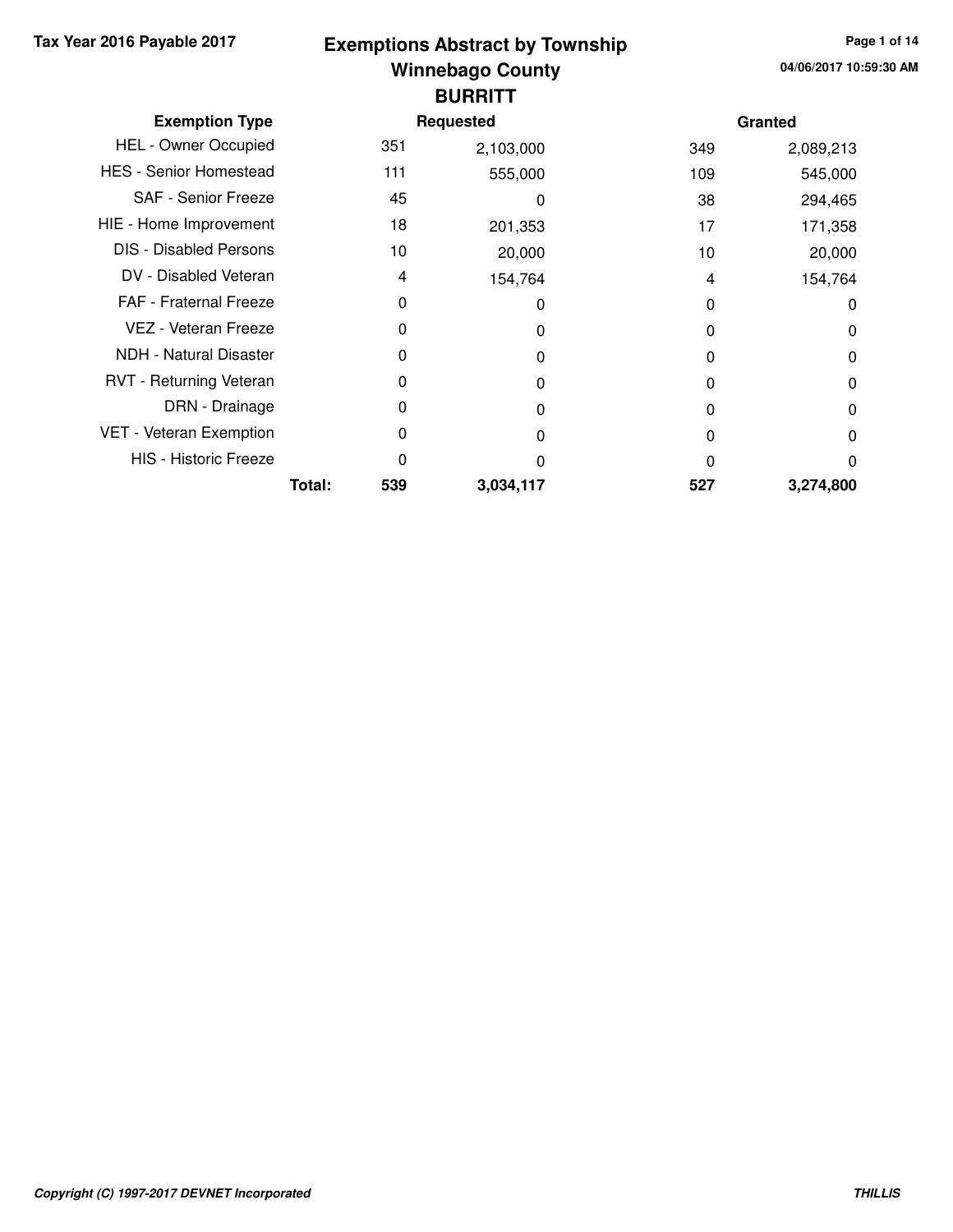# **Winnebago County Tax Year 2016 Payable 2017 Page 2 of 14 Exemptions Abstract by Township CHERRY VALLEY**

| <b>Exemption Type</b>         |        |      | Requested  |      | Granted    |  |  |  |
|-------------------------------|--------|------|------------|------|------------|--|--|--|
| HEL - Owner Occupied          |        | 5176 | 31,050,000 | 5136 | 30,790,556 |  |  |  |
| <b>HES - Senior Homestead</b> |        | 1654 | 8,270,000  | 1635 | 8,151,585  |  |  |  |
| SAF - Senior Freeze           |        | 654  | 0          | 583  | 1,311,921  |  |  |  |
| <b>DIS - Disabled Persons</b> |        | 154  | 308,000    | 147  | 294,000    |  |  |  |
| HIE - Home Improvement        |        | 135  | 259,934    | 132  | 259,934    |  |  |  |
| DV - Disabled Veteran         |        | 55   | 1,510,545  | 54   | 1,505,545  |  |  |  |
| FAF - Fraternal Freeze        |        |      | 0          |      | 7,414      |  |  |  |
| VET - Veteran Exemption       |        |      | 100,000    |      | 25,339     |  |  |  |
| DRN - Drainage                |        | 0    | 0          | 0    | 0          |  |  |  |
| RVT - Returning Veteran       |        | 0    | O          | 0    | 0          |  |  |  |
| <b>HIS - Historic Freeze</b>  |        | 0    | 0          | 0    | 0          |  |  |  |
| <b>NDH - Natural Disaster</b> |        | 0    | O          | 0    | 0          |  |  |  |
| VEZ - Veteran Freeze          |        | 0    | O          | O    | 0          |  |  |  |
|                               | Total: | 7830 | 41,498,479 | 7689 | 42,346,294 |  |  |  |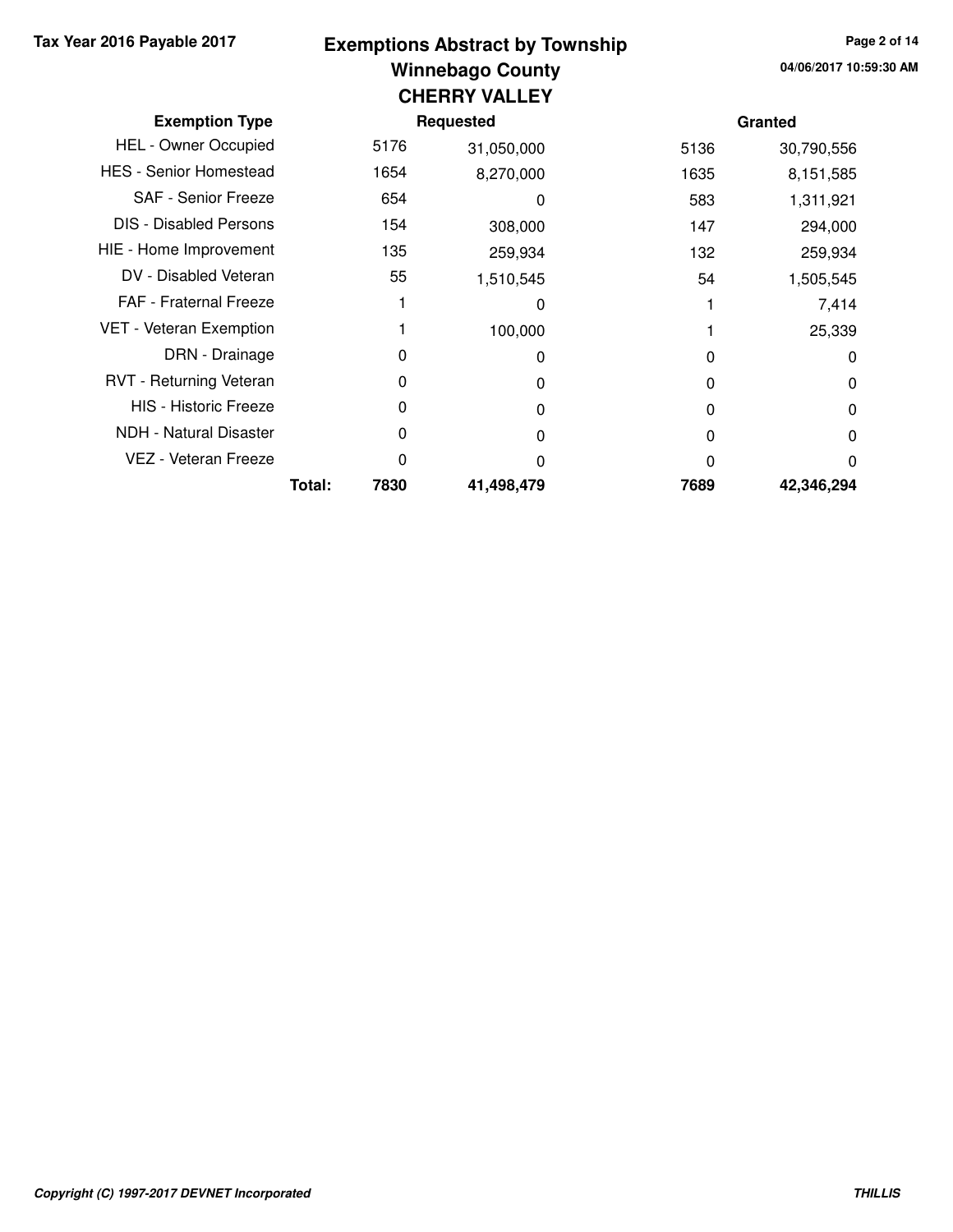### **Winnebago County Tax Year 2016 Payable 2017 Page 3 of 14 Exemptions Abstract by Township DURAND**

|                               |        |      | <b>UUILNIU</b> |      |           |
|-------------------------------|--------|------|----------------|------|-----------|
| <b>Exemption Type</b>         |        |      | Requested      |      | Granted   |
| HEL - Owner Occupied          |        | 718  | 4,308,000      | 714  | 4,280,789 |
| <b>HES - Senior Homestead</b> |        | 241  | 1,205,000      | 239  | 1,194,964 |
| <b>SAF - Senior Freeze</b>    |        | 108  | ი              | 40   | 266,393   |
| <b>DIS - Disabled Persons</b> |        | 14   | 28,000         | 13   | 26,000    |
| DV - Disabled Veteran         |        | 10   | 172,741        | 10   | 172,741   |
| HIE - Home Improvement        |        | 7    | 36,430         |      | 36,430    |
| <b>FAF</b> - Fraternal Freeze |        |      | 0              |      | 24,922    |
| VEZ - Veteran Freeze          |        |      | 0              |      | 36,438    |
| <b>HIS - Historic Freeze</b>  |        | O    | 0              | 0    | $\Omega$  |
| VET - Veteran Exemption       |        | 0    | 0              | 0    | 0         |
| RVT - Returning Veteran       |        | 0    | O              | O    | 0         |
| NDH - Natural Disaster        |        | 0    | ი              | 0    | 0         |
| DRN - Drainage                |        | 0    | 0              | ი    | 0         |
|                               | Total: | 1100 | 5,750,171      | 1025 | 6,038,677 |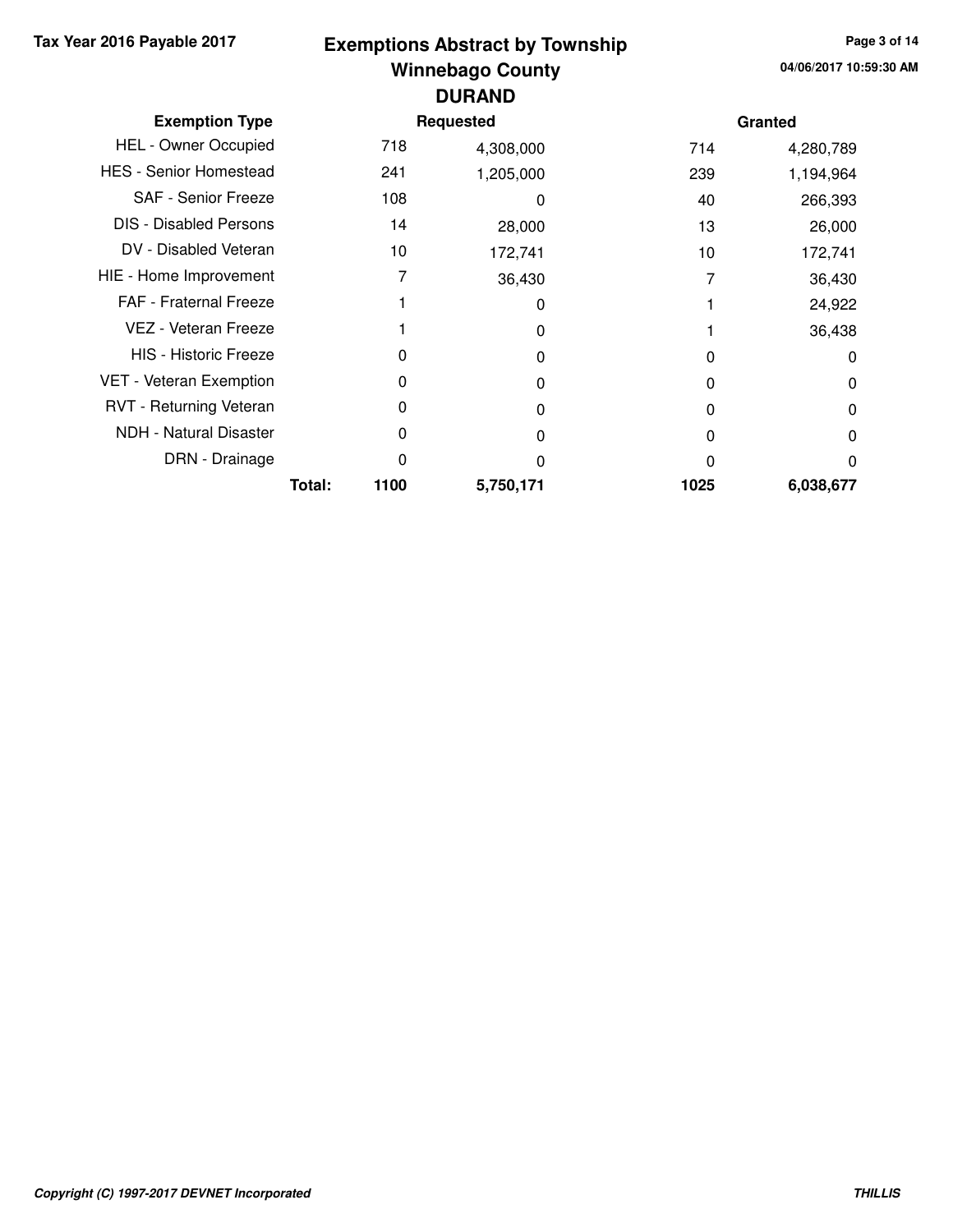# **Winnebago County Tax Year 2016 Payable 2017 Page 4 of 14 Exemptions Abstract by Township HARLEM**

| <b>Exemption Type</b>         |        |       | <b>Requested</b> |       | Granted    |
|-------------------------------|--------|-------|------------------|-------|------------|
| <b>HEL - Owner Occupied</b>   |        | 11800 | 70,755,000       | 11705 | 69,997,959 |
| <b>HES - Senior Homestead</b> |        | 3057  | 15,285,000       | 3003  | 14,935,478 |
| SAF - Senior Freeze           |        | 1493  | 0                | 1343  | 3,567,489  |
| <b>DIS - Disabled Persons</b> |        | 372   | 744,000          | 352   | 704,000    |
| HIE - Home Improvement        |        | 220   | 493,115          | 217   | 493,115    |
| DV - Disabled Veteran         |        | 128   | 3,745,589        | 124   | 3,611,451  |
| VET - Veteran Exemption       |        | 2     | 200,000          | 2     | 97,435     |
| VEZ - Veteran Freeze          |        | 2     | 0                | 2     | 60,826     |
| <b>FAF</b> - Fraternal Freeze |        |       | O                |       | 49,961     |
| DRN - Drainage                |        | 0     | 0                | 0     | $\Omega$   |
| <b>HIS - Historic Freeze</b>  |        | 0     | O                | O     | 0          |
| NDH - Natural Disaster        |        | 0     | 0                | 0     | $\Omega$   |
| RVT - Returning Veteran       |        | 0     | 0                |       | 0          |
|                               | Total: | 17075 | 91,222,704       | 16749 | 93,517,714 |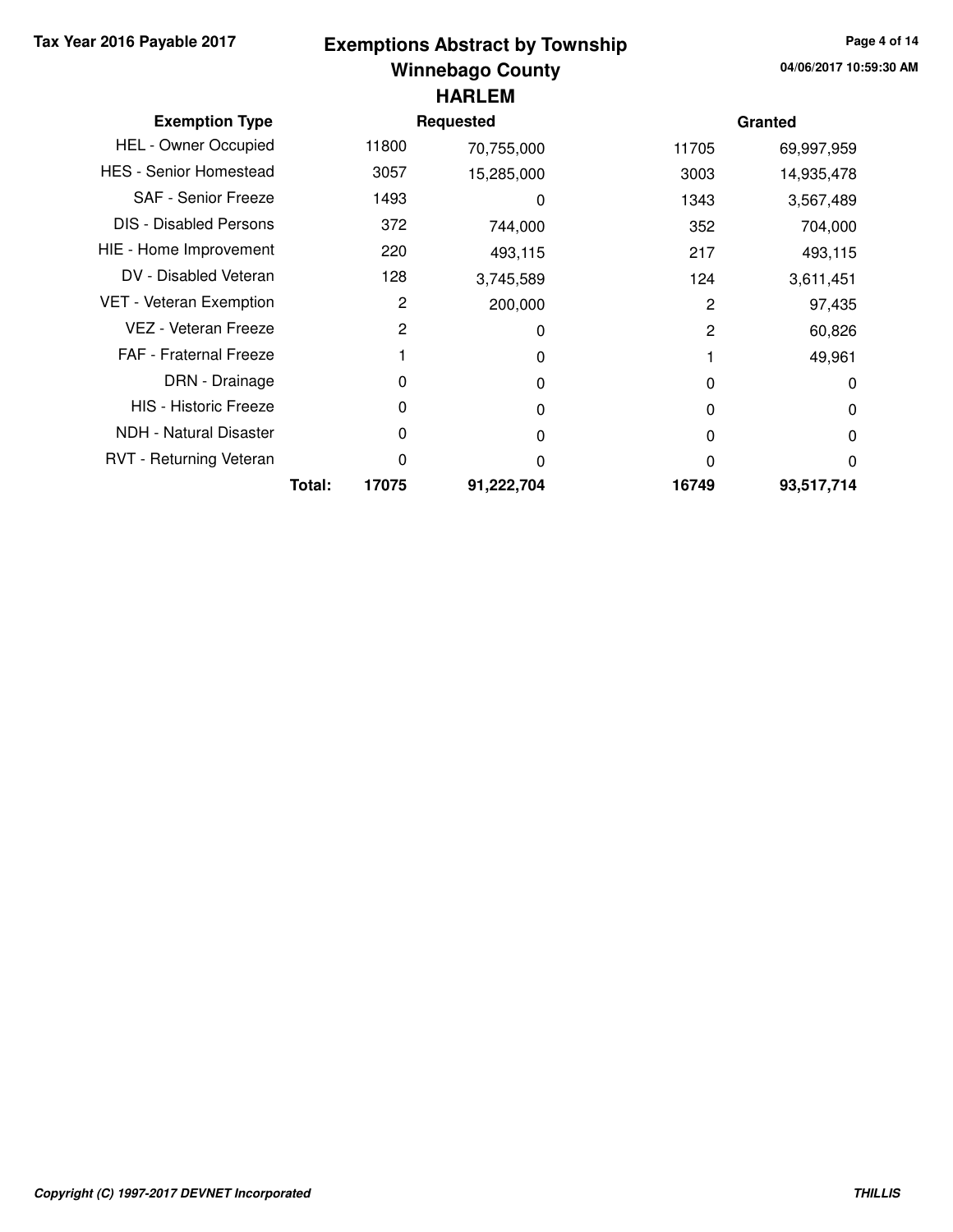### **Winnebago County Tax Year 2016 Payable 2017 Page 5 of 14 Exemptions Abstract by Township HARRISON**

| <b>Exemption Type</b>         |        |     | <b>Requested</b> |     | Granted   |
|-------------------------------|--------|-----|------------------|-----|-----------|
| <b>HEL - Owner Occupied</b>   |        | 220 | 1,320,000        | 219 | 1,314,000 |
| <b>HES - Senior Homestead</b> |        | 75  | 375,000          | 74  | 370,000   |
| SAF - Senior Freeze           |        | 28  | 0                | 25  | 134,709   |
| <b>DIS</b> - Disabled Persons |        | 11  | 22,000           | 10  | 20,000    |
| HIE - Home Improvement        |        | 4   | 34,422           | 4   | 34,422    |
| DV - Disabled Veteran         |        | 2   | 56,884           | 2   | 56,884    |
| DRN - Drainage                |        | 0   | 0                | 0   | 0         |
| <b>FAF</b> - Fraternal Freeze |        | 0   | 0                | 0   | 0         |
| <b>HIS - Historic Freeze</b>  |        | 0   | 0                | 0   | 0         |
| <b>NDH - Natural Disaster</b> |        | 0   | 0                | O   | 0         |
| RVT - Returning Veteran       |        | 0   | 0                | 0   | $\Omega$  |
| VET - Veteran Exemption       |        | 0   | 0                | 0   | 0         |
| VEZ - Veteran Freeze          |        | 0   | O                | ი   | 0         |
|                               | Total: | 340 | 1,808,306        | 334 | 1,930,015 |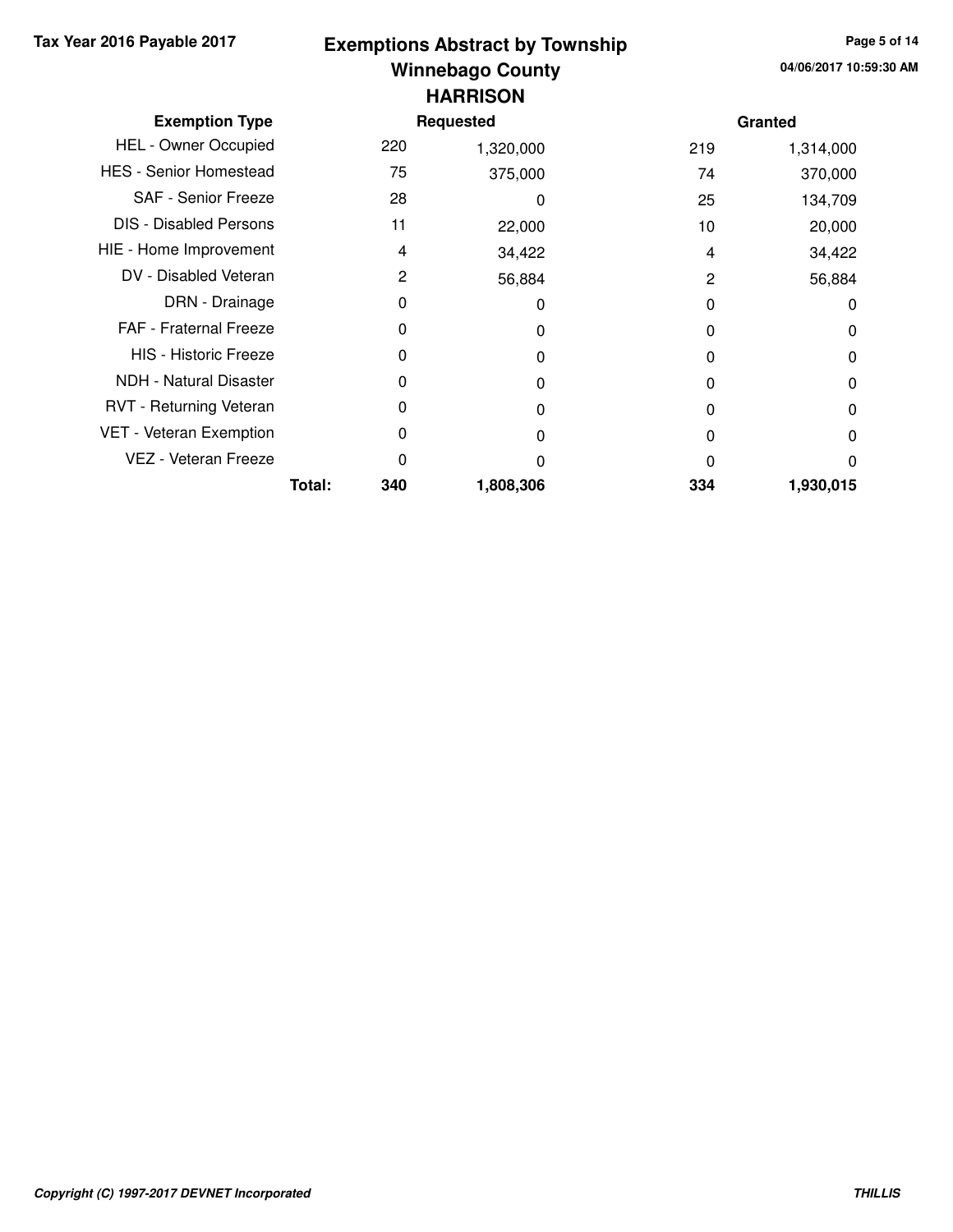# **Winnebago County Tax Year 2016 Payable 2017 Page 6 of 14 Exemptions Abstract by Township LAONA**

| <b>Exemption Type</b>         |        |     | <b>Requested</b> |     | Granted   |
|-------------------------------|--------|-----|------------------|-----|-----------|
| <b>HEL - Owner Occupied</b>   |        | 452 | 2,703,000        | 445 | 2,662,315 |
| <b>HES - Senior Homestead</b> |        | 210 | 1,050,000        | 206 | 1,024,857 |
| SAF - Senior Freeze           |        | 79  | 0                | 28  | 257,336   |
| <b>DIS - Disabled Persons</b> |        | 15  | 30,000           | 13  | 26,000    |
| DV - Disabled Veteran         |        | 10  | 386,675          | 10  | 386,675   |
| HIE - Home Improvement        |        |     | 7,125            |     | 7,125     |
| DRN - Drainage                |        | 0   | 0                | 0   | 0         |
| FAF - Fraternal Freeze        |        | 0   | 0                | 0   | 0         |
| <b>HIS - Historic Freeze</b>  |        | 0   | O                | 0   | 0         |
| NDH - Natural Disaster        |        | O   | O                | 0   | 0         |
| RVT - Returning Veteran       |        | 0   | 0                | 0   | 0         |
| VET - Veteran Exemption       |        | 0   | O                | 0   | 0         |
| VEZ - Veteran Freeze          |        | 0   | 0                | 0   | 0         |
|                               | Total: | 767 | 4,176,800        | 703 | 4,364,308 |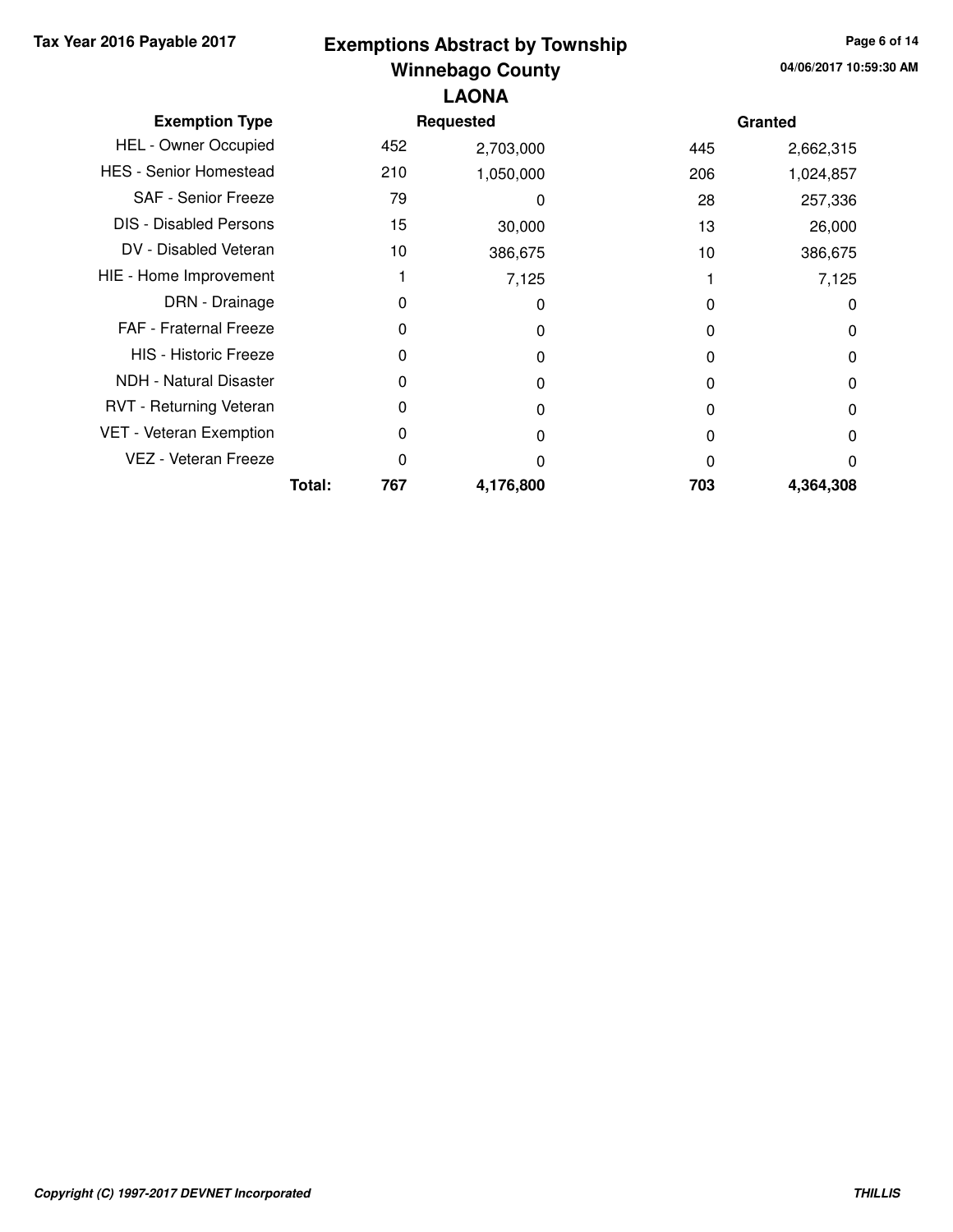## **Winnebago County Tax Year 2016 Payable 2017 Page 7 of 14 Exemptions Abstract by Township OWEN**

| <b>Exemption Type</b>         |        |      | <b>Requested</b> |      | Granted    |  |  |  |
|-------------------------------|--------|------|------------------|------|------------|--|--|--|
| <b>HEL - Owner Occupied</b>   |        | 1373 | 8,220,000        | 1361 | 8,157,979  |  |  |  |
| <b>HES - Senior Homestead</b> |        | 486  | 2,430,000        | 479  | 2,392,178  |  |  |  |
| <b>SAF - Senior Freeze</b>    |        | 165  | 0                | 61   | 247,979    |  |  |  |
| <b>DIS - Disabled Persons</b> |        | 51   | 102,000          | 50   | 100,000    |  |  |  |
| HIE - Home Improvement        |        | 23   | 74,802           | 22   | 74,802     |  |  |  |
| DV - Disabled Veteran         |        | 14   | 609,543          | 14   | 609,543    |  |  |  |
| <b>FAF</b> - Fraternal Freeze |        | 0    | 0                | 0    | 0          |  |  |  |
| <b>HIS - Historic Freeze</b>  |        | 0    | 0                | 0    | 0          |  |  |  |
| NDH - Natural Disaster        |        | 0    | 0                | 0    | 0          |  |  |  |
| RVT - Returning Veteran       |        | 0    | O                | 0    | 0          |  |  |  |
| VET - Veteran Exemption       |        | 0    | 0                | 0    | 0          |  |  |  |
| DRN - Drainage                |        | 0    |                  | 0    | 0          |  |  |  |
| VEZ - Veteran Freeze          |        | 0    | n                | 0    | 0          |  |  |  |
|                               | Total: | 2112 | 11,436,345       | 1987 | 11,582,481 |  |  |  |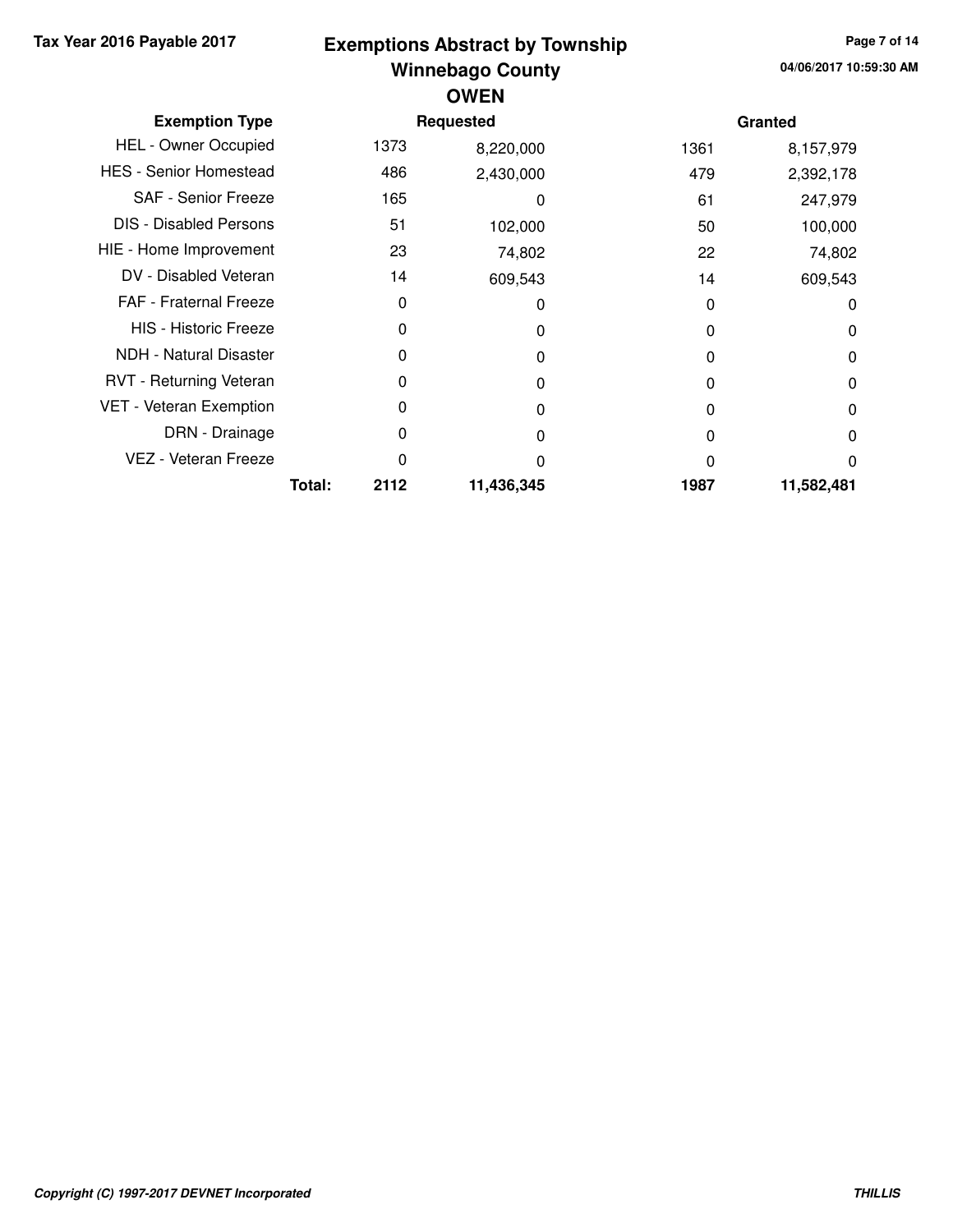### **Winnebago County Tax Year 2016 Payable 2017 Page 8 of 14 Exemptions Abstract by Township PECATONICA**

| <b>Exemption Type</b>         |        |      | Requested  |      | Granted    |
|-------------------------------|--------|------|------------|------|------------|
| <b>HEL - Owner Occupied</b>   |        | 1342 | 8,040,000  | 1332 | 7,978,430  |
| <b>HES - Senior Homestead</b> |        | 405  | 2,025,000  | 399  | 1,976,775  |
| SAF - Senior Freeze           |        | 170  | 0          | 156  | 381,999    |
| HIE - Home Improvement        |        | 50   | 174,648    | 49   | 174,648    |
| <b>DIS - Disabled Persons</b> |        | 29   | 58,000     | 27   | 54,000     |
| DV - Disabled Veteran         |        | 13   | 414,515    | 13   | 414,515    |
| <b>FAF - Fraternal Freeze</b> |        |      | 0          |      | 7,463      |
| RVT - Returning Veteran       |        |      | 5,000      |      | 5,000      |
| VEZ - Veteran Freeze          |        |      | 0          |      | 12,985     |
| DRN - Drainage                |        | 0    | 0          | 0    | $\Omega$   |
| <b>HIS - Historic Freeze</b>  |        | 0    | 0          | 0    | $\Omega$   |
| NDH - Natural Disaster        |        | 0    | 0          | 0    | 0          |
| VET - Veteran Exemption       |        | 0    | O          | 0    | 0          |
|                               | Total: | 2012 | 10,717,163 | 1979 | 11,005,815 |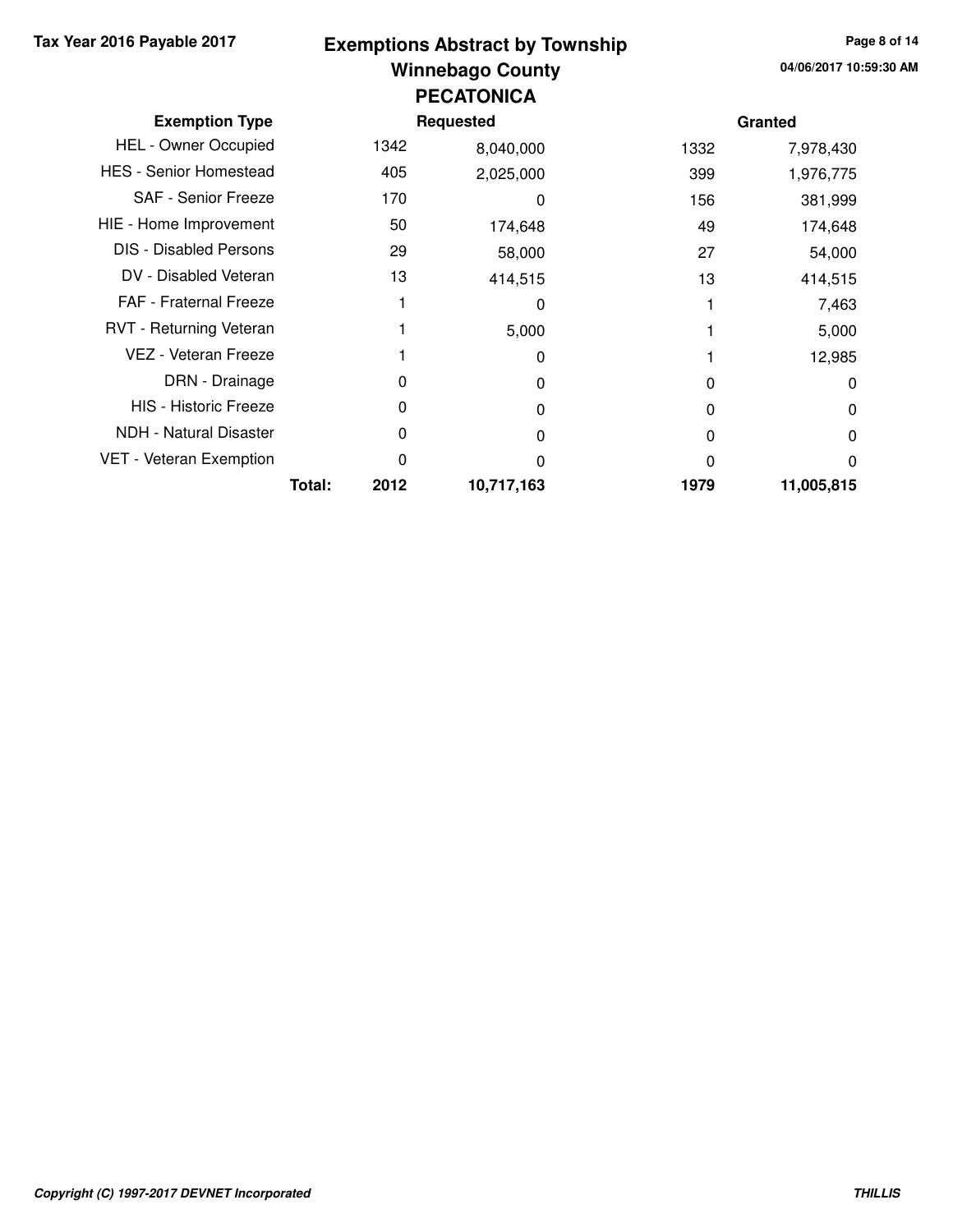## **Winnebago County Tax Year 2016 Payable 2017 Page 9 of 14 Exemptions Abstract by Township ROCKTON**

| <b>Exemption Type</b>         |        |      | <b>Requested</b> |      | Granted    |
|-------------------------------|--------|------|------------------|------|------------|
| <b>HEL - Owner Occupied</b>   |        | 4624 | 27,708,000       | 4590 | 27,443,616 |
| <b>HES - Senior Homestead</b> |        | 1273 | 6,365,000        | 1256 | 6,200,449  |
| <b>SAF - Senior Freeze</b>    |        | 524  | 0                | 473  | 1,873,512  |
| HIE - Home Improvement        |        | 145  | 602,247          | 143  | 565,302    |
| <b>DIS</b> - Disabled Persons |        | 92   | 184,000          | 88   | 176,000    |
| DV - Disabled Veteran         |        | 47   | 1,262,989        | 45   | 1,227,758  |
| VET - Veteran Exemption       |        | 3    | 300,000          | 3    | 148,700    |
| VEZ - Veteran Freeze          |        | 2    | 0                | 2    | 284,950    |
| DRN - Drainage                |        | 0    | 0                | 0    | 0          |
| <b>FAF - Fraternal Freeze</b> |        | 0    | 0                | 0    | 0          |
| <b>HIS - Historic Freeze</b>  |        | 0    | 0                | 0    | 0          |
| <b>NDH - Natural Disaster</b> |        | 0    | O                | 0    | 0          |
| RVT - Returning Veteran       |        | 0    | O                | 0    | 0          |
|                               | Total: | 6710 | 36,422,236       | 6600 | 37,920,287 |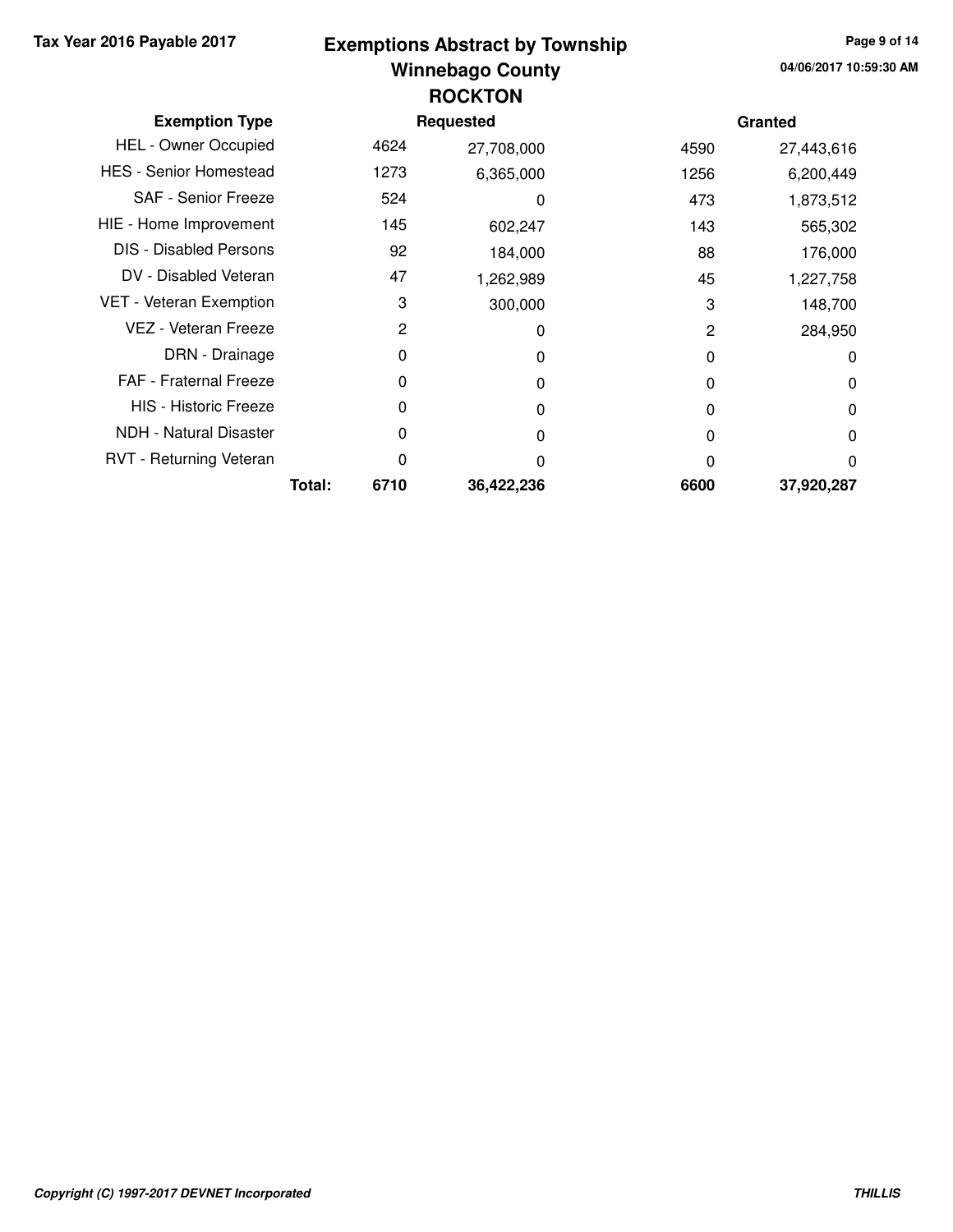#### **Winnebago County Tax Year 2016 Payable 2017 Page 10 of 14 Exemptions Abstract by Township ROSCOE**

| <b>Exemption Type</b>         |                | Requested  |      | Granted    |
|-------------------------------|----------------|------------|------|------------|
| <b>HEL - Owner Occupied</b>   | 6085           | 36,462,000 | 6037 | 36,158,551 |
| <b>HES - Senior Homestead</b> | 1337           | 6,685,000  | 1314 | 6,534,902  |
| <b>SAF - Senior Freeze</b>    | 470            | 0          | 419  | 1,647,936  |
| HIE - Home Improvement        | 172            | 780,849    | 168  | 754,398    |
| <b>DIS - Disabled Persons</b> | 120            | 240,000    | 114  | 228,000    |
| DV - Disabled Veteran         | 84             | 2,782,146  | 82   | 2,734,788  |
| VEZ - Veteran Freeze          |                | 0          |      | 84,078     |
| FAF - Fraternal Freeze        |                | 0          |      | 14,991     |
| RVT - Returning Veteran       |                | 5,000      |      | 5,000      |
| <b>NDH</b> - Natural Disaster | 0              | 0          | O    | 0          |
| VET - Veteran Exemption       | 0              | 0          | 0    | 0          |
| DRN - Drainage                | 0              | 0          | 0    | 0          |
| <b>HIS - Historic Freeze</b>  | 0              | O          | O    | 0          |
|                               | Total:<br>8271 | 46,954,995 | 8137 | 48,162,644 |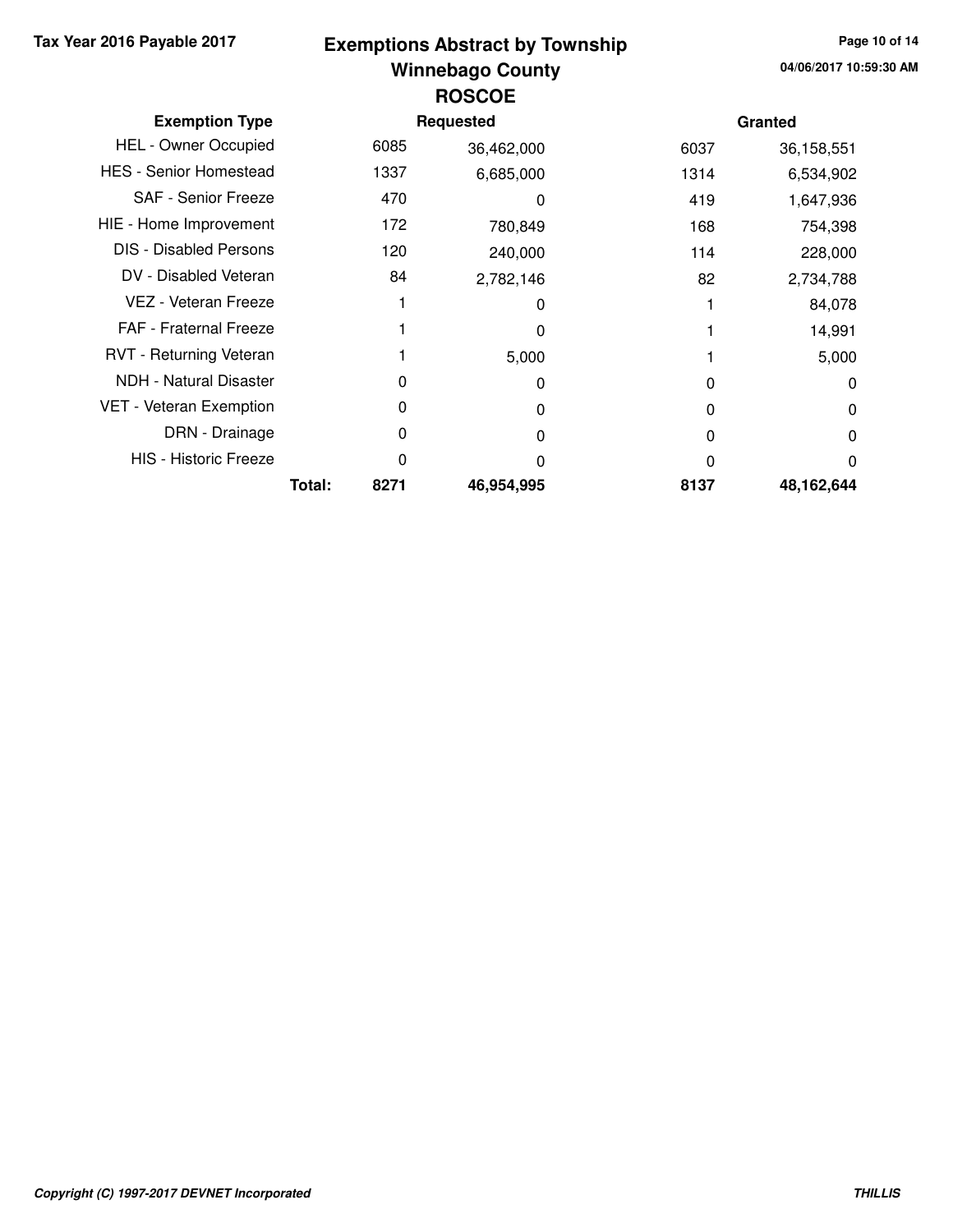### **Winnebago County Tax Year 2016 Payable 2017 Page 11 of 14 Exemptions Abstract by Township SEWARD**

| <b>Exemption Type</b>         |        |     | <b>Requested</b> |     | Granted   |
|-------------------------------|--------|-----|------------------|-----|-----------|
| <b>HEL - Owner Occupied</b>   |        | 268 | 1,605,000        | 265 | 1,580,605 |
| <b>HES - Senior Homestead</b> |        | 94  | 470,000          | 92  | 460,000   |
| <b>SAF - Senior Freeze</b>    |        | 33  | 0                | 32  | 135,715   |
| <b>DIS - Disabled Persons</b> |        |     | 14,000           | 6   | 12,000    |
| DV - Disabled Veteran         |        | 5   | 138,012          | 5   | 138,012   |
| HIE - Home Improvement        |        | 5   | 30,019           | 5   | 30,019    |
| DRN - Drainage                |        | 0   | 0                | 0   | 0         |
| FAF - Fraternal Freeze        |        | 0   | O                | O   | 0         |
| <b>HIS - Historic Freeze</b>  |        | 0   | O                | O   | 0         |
| <b>NDH - Natural Disaster</b> |        | 0   | O                | O   | 0         |
| RVT - Returning Veteran       |        | 0   | 0                | 0   | $\Omega$  |
| VET - Veteran Exemption       |        | 0   | O                | 0   | $\Omega$  |
| VEZ - Veteran Freeze          |        | 0   | ი                | O   | 0         |
|                               | Total: | 412 | 2,257,031        | 405 | 2,356,351 |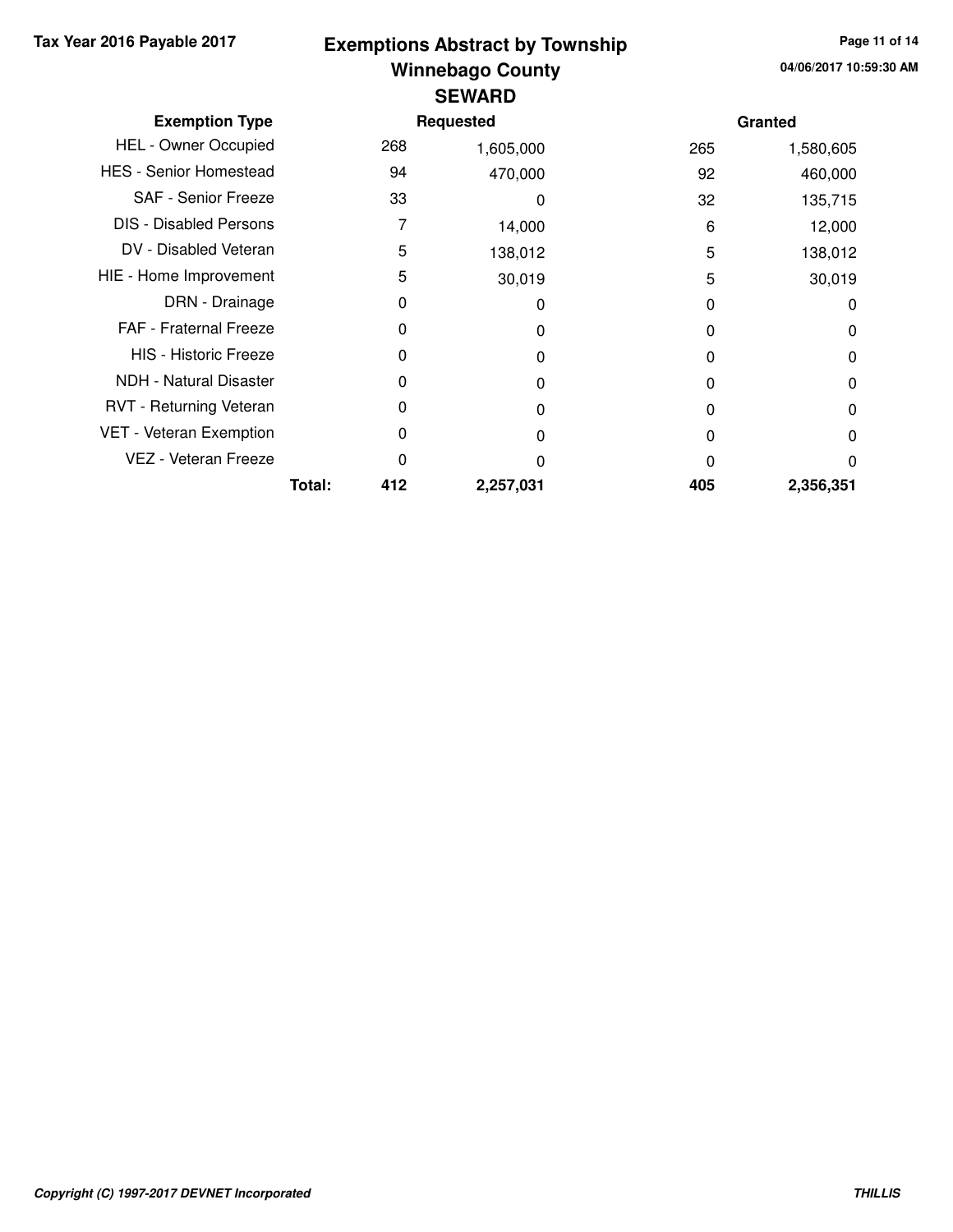## **Winnebago County Tax Year 2016 Payable 2017 Page 12 of 14 Exemptions Abstract by Township SHIRLAND**

| <b>Exemption Type</b>         |        |     | <b>Requested</b> |     | Granted   |
|-------------------------------|--------|-----|------------------|-----|-----------|
| <b>HEL - Owner Occupied</b>   |        | 331 | 1,986,000        | 330 | 1,979,973 |
| <b>HES - Senior Homestead</b> |        | 117 | 585,000          | 116 | 580,000   |
| SAF - Senior Freeze           |        | 40  | 0                | 38  | 312,900   |
| HIE - Home Improvement        |        | 9   | 158,348          | 9   | 119,685   |
| <b>DIS - Disabled Persons</b> |        | 7   | 14,000           | 7   | 14,000    |
| DV - Disabled Veteran         |        | 4   | 102,862          | 4   | 102,862   |
| DRN - Drainage                |        | 0   | 0                | 0   | 0         |
| <b>FAF</b> - Fraternal Freeze |        | 0   | O                | 0   | 0         |
| <b>HIS - Historic Freeze</b>  |        | 0   | O                | 0   | 0         |
| <b>NDH</b> - Natural Disaster |        | 0   |                  | 0   | 0         |
| RVT - Returning Veteran       |        | 0   | O                | 0   | 0         |
| VET - Veteran Exemption       |        | 0   | O                | 0   | 0         |
| VEZ - Veteran Freeze          |        | 0   | n                | O   | 0         |
|                               | Total: | 508 | 2,846,210        | 504 | 3,109,420 |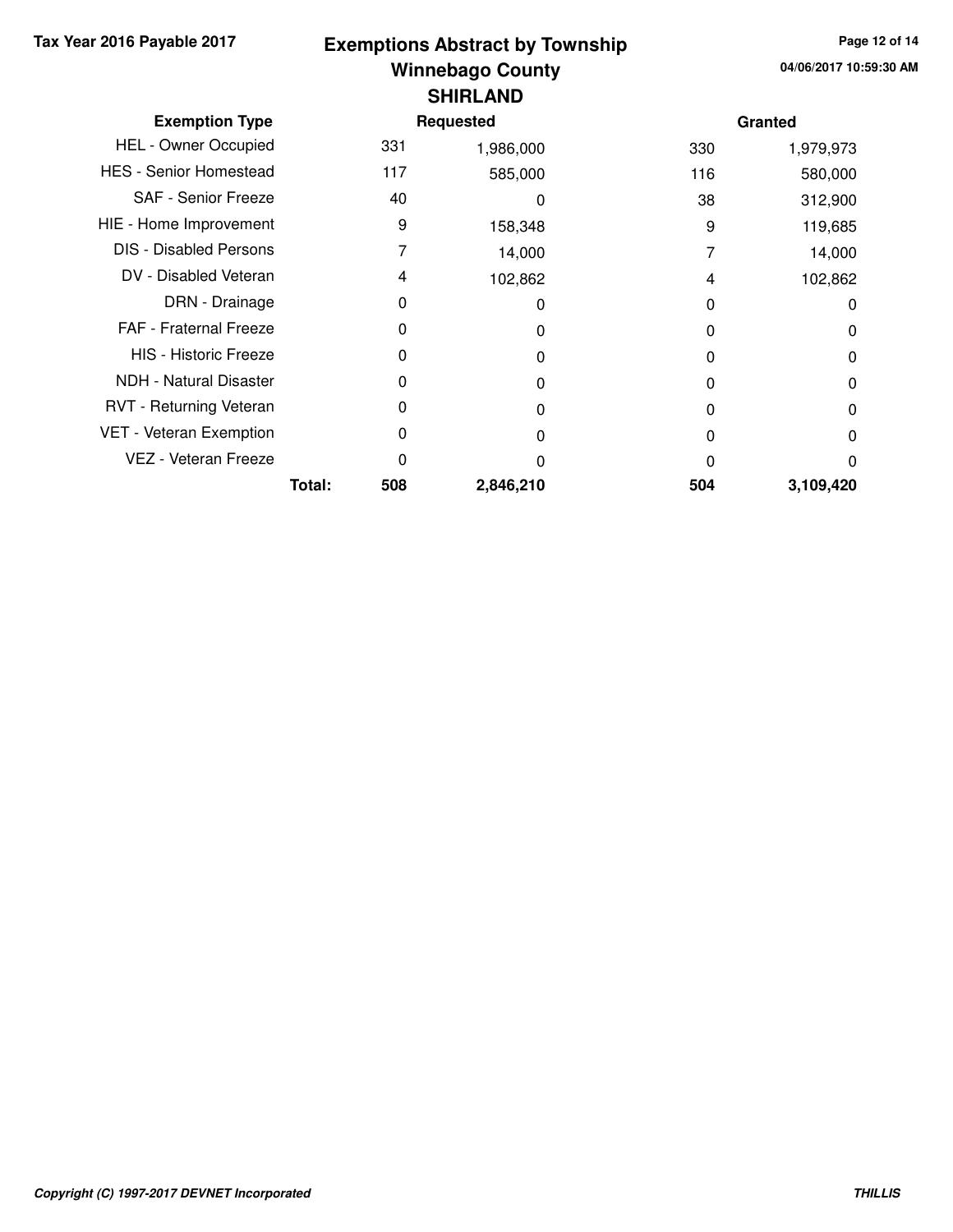#### **Winnebago County Tax Year 2016 Payable 2017 Page 13 of 14 Exemptions Abstract by Township WINNEBAGO**

| <b>Exemption Type</b>         |        | Requested |            |      | Granted    |  |
|-------------------------------|--------|-----------|------------|------|------------|--|
| <b>HEL - Owner Occupied</b>   |        | 1635      | 9,810,000  | 1621 | 9,719,160  |  |
| <b>HES - Senior Homestead</b> |        | 422       | 2,110,000  | 412  | 2,051,794  |  |
| <b>SAF - Senior Freeze</b>    |        | 153       | 0          | 63   | 460,512    |  |
| HIE - Home Improvement        |        | 56        | 295,777    | 54   | 295,777    |  |
| <b>DIS - Disabled Persons</b> |        | 39        | 78,000     | 36   | 72,000     |  |
| DV - Disabled Veteran         |        | 18        | 623,461    | 18   | 623,461    |  |
| <b>FAF</b> - Fraternal Freeze |        |           | 0          |      | 12,537     |  |
| DRN - Drainage                |        | 0         | 0          | 0    | 0          |  |
| <b>HIS - Historic Freeze</b>  |        | 0         | O          | 0    | 0          |  |
| NDH - Natural Disaster        |        | 0         | 0          | 0    | 0          |  |
| RVT - Returning Veteran       |        | 0         | O          | 0    | 0          |  |
| VET - Veteran Exemption       |        | 0         | O          | 0    | 0          |  |
| VEZ - Veteran Freeze          |        | 0         | ŋ          | 0    | 0          |  |
|                               | Total: | 2324      | 12,917,238 | 2205 | 13,235,241 |  |